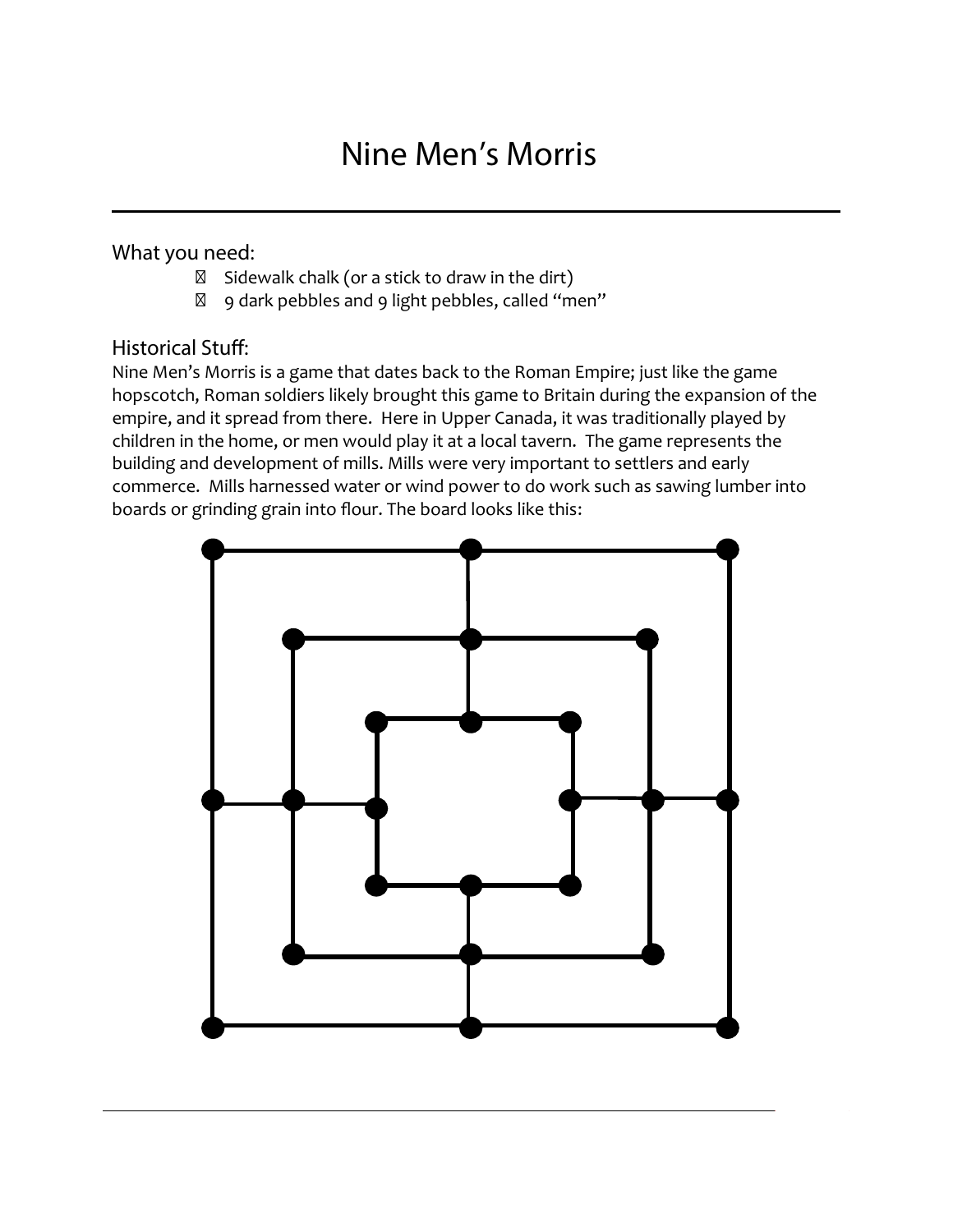## **How to Play:**

Nine Men's Morris is the original three-in-a-row game, but with much more strategy than tictac-toe. The object is to try to form "mills" by making a line of three of your men, horizontally or vertically. When a mill is formed, the player who made the row of three is allowed to remove one of their opponent's men from the game. You win by reducing your opponent's men to just two.

**Phase 1: Placing Men on Empty Points**

- 1. Draw your board and gather your pebbles.
- 2. Decide who goes first (you can toss a coin and call heads or tails, or you can let the youngest player start).
- 3. Take turns placing men on the points on the board one play per turn.
- 4. Watch your opponent carefully, and try to prevent her from making a row of three!
- 5. If a player is able to place three of his men in a straight line, vertically or horizontally, he has formed a "mill" and may remove one of his opponent's pieces from the board and the game. You can choose any man to remove from the game, except a man that is part of a mill.
- 6. The act of removing your opponent's man is sometimes called "pounding" the opponent.
- 7. Once all men have been placed on the board, the game moves to the next phase.

**Phase 2: Moving Pieces**

- 1. Now on your turn, you slide a man on the board to a nearby point. But, you may not "jump" another piece, or skip points on the board!
- 2. Players continue to try and form mills by sliding a man each turn, and removing your opponent's men the same way you did in the first phase of the game.
- 3. A player may "break" a mill by moving one of his own pieces from an existing mill.
- 4. If your opponent does not move his man in to keep the mill broken on his turn, you can actually move your man back and form the same mill on your next turn, and still take of one of his men!
- 5. When one player has been reduced to three men, phase three of the game begins.

**Phase 3: Moving Pieces**

- 1. We like to play this game by the rules in a 19<sup>th</sup> century games manual, which means we make it easier for the player who is down to three men.
- 2. Therefore, when a player is reduced to just three pieces, the way men are moved changes: The player with only three men can make the men "fly", "hop", or "jump" from any point to any other vacant point on the board. No more sliding to the next point! This helps balance out the end of the game, though true Nine Men's Morris players of the 19<sup>th</sup> century called this version "rustic"!